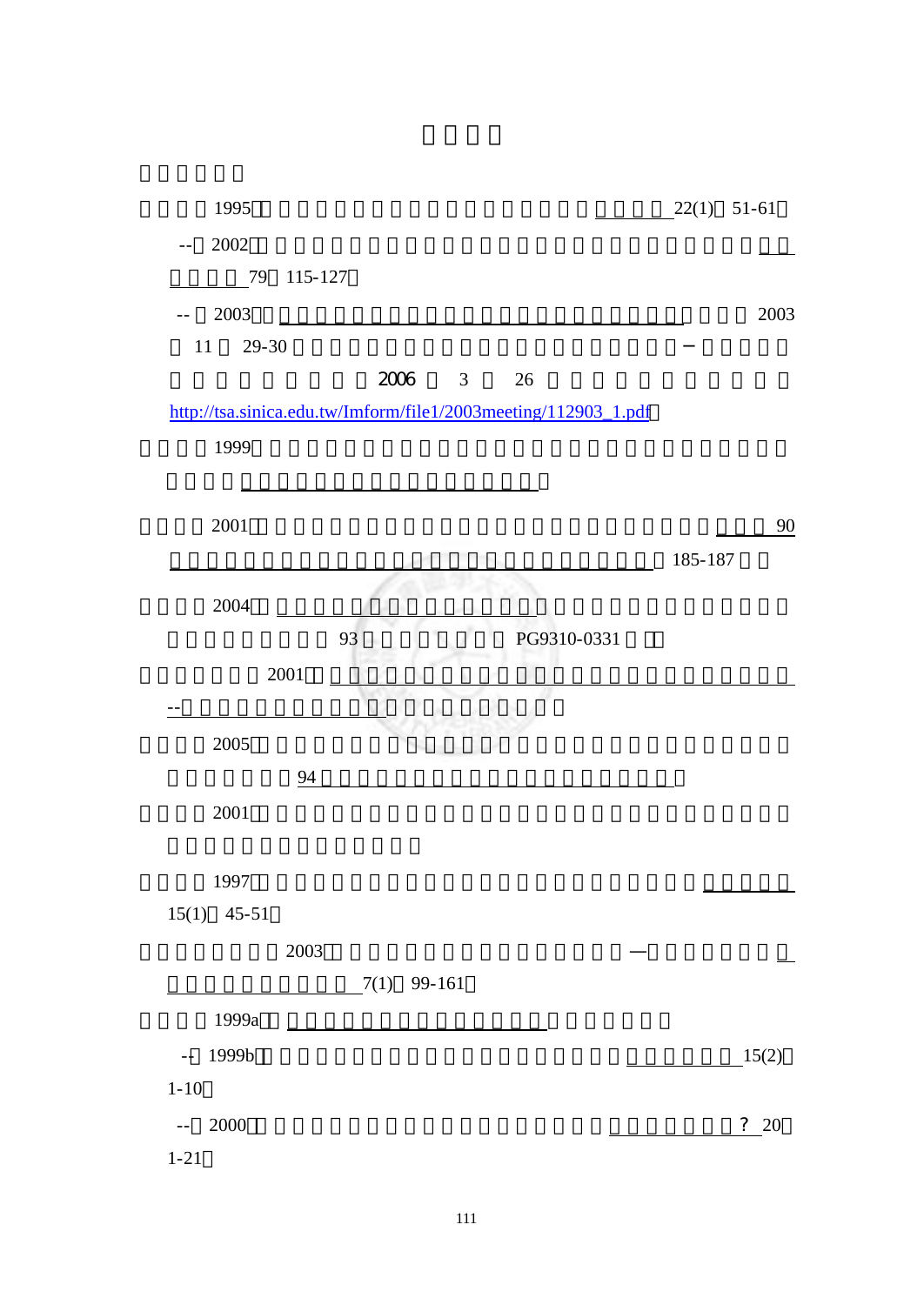| $- -$     | $2002\,$    |          |           |         |        |        |         |             | 79 |
|-----------|-------------|----------|-----------|---------|--------|--------|---------|-------------|----|
| $60 - 79$ |             |          |           |         |        |        |         |             |    |
|           |             | $2005\,$ |           |         |        |        |         |             |    |
|           |             |          |           | 3(2)    | 88-101 |        |         |             |    |
|           | 1994        |          | $- -$     |         |        |        |         |             |    |
|           |             | 1996     |           |         |        |        |         |             |    |
|           |             |          |           |         |        |        |         |             |    |
|           | 1998        |          |           |         |        |        |         | $135$ 46-54 |    |
|           | 2001        |          |           |         |        |        | 52(5)   | $26 - 37$   |    |
|           |             |          |           | 2001    |        |        |         |             |    |
|           |             |          |           |         |        |        |         |             |    |
|           | $2001\,$    |          |           |         |        |        |         |             |    |
|           |             |          |           |         |        |        |         |             |    |
|           |             | $2002\,$ |           |         |        |        |         |             | 97 |
| 49-59     |             |          |           |         |        |        |         |             |    |
|           | 1996        |          |           |         |        |        |         |             |    |
|           |             | 14       | $45 - 66$ |         |        |        |         |             |    |
| $-$       | 1998        |          |           |         |        |        |         |             |    |
| $ -$      | 2000        |          |           |         |        |        |         |             |    |
|           | $2001\,$    |          |           |         |        |        |         |             |    |
| 221-263   |             |          |           |         |        |        |         |             |    |
|           |             | 1996     |           |         |        |        |         |             |    |
|           |             |          |           | 141-158 |        |        |         |             |    |
|           | 2004        |          |           |         |        |        |         |             |    |
|           |             |          |           |         |        |        |         |             |    |
|           | $2002\,$    |          |           |         |        |        |         |             |    |
| 6(1)      | $101 - 145$ |          |           |         |        |        |         |             |    |
|           | 1992        |          |           |         |        | (7(3)) | $1 - 8$ |             |    |
|           | 1996        |          |           |         |        |        |         |             |    |
|           |             |          | $27 - 45$ |         |        |        |         |             |    |
|           |             | 1994     |           |         |        |        |         | IV          |    |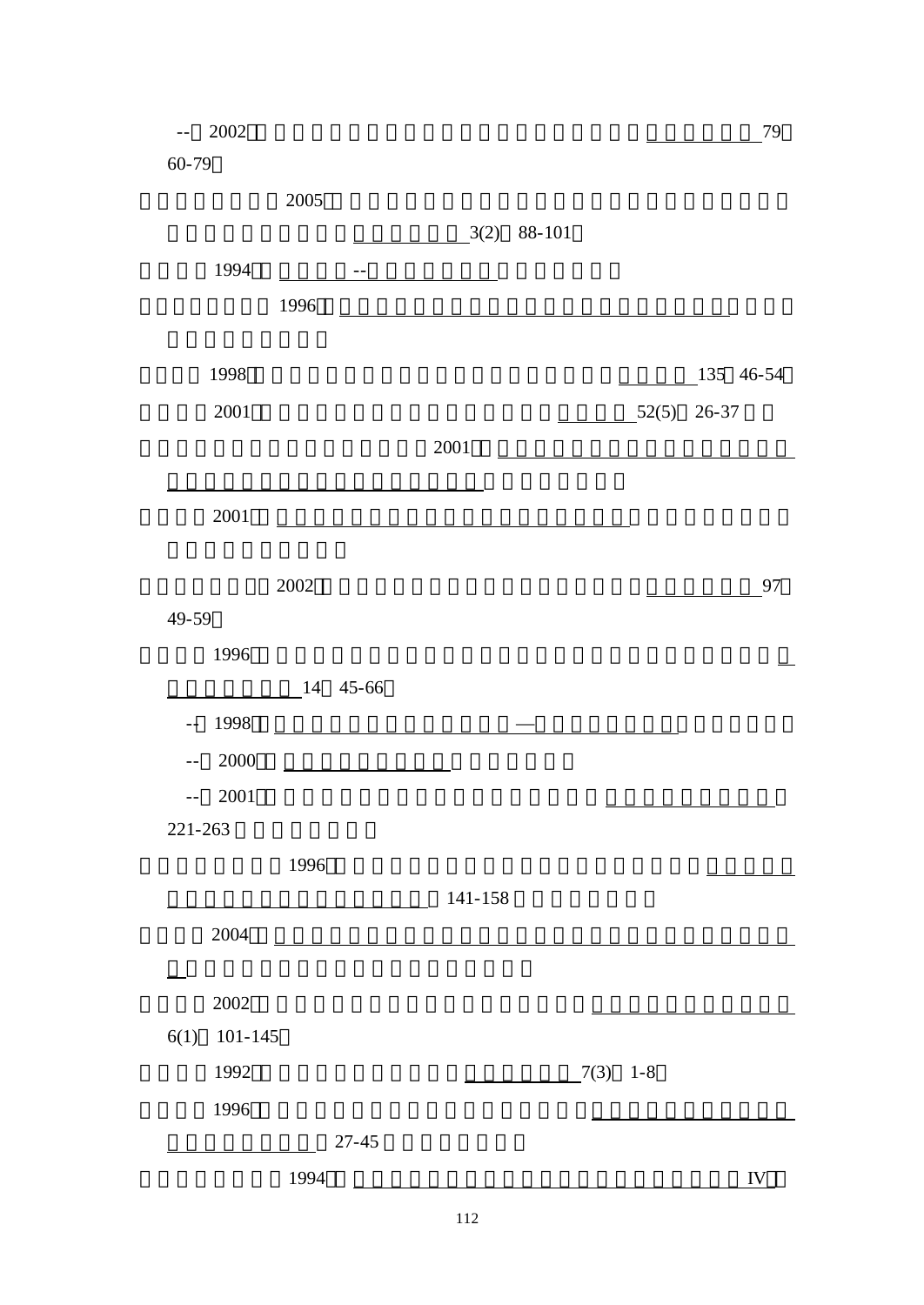|                   | 2002<br>$- -$                                                                                                         |
|-------------------|-----------------------------------------------------------------------------------------------------------------------|
|                   | 16<br>199-228                                                                                                         |
|                   | 1996 1997                                                                                                             |
|                   |                                                                                                                       |
| $2002\,$          |                                                                                                                       |
|                   |                                                                                                                       |
| $20 - 26$         |                                                                                                                       |
| 1999              |                                                                                                                       |
|                   |                                                                                                                       |
| 2003              |                                                                                                                       |
|                   | ?25<br>85-106                                                                                                         |
| 2003              |                                                                                                                       |
|                   | <u>and the state of the state of the state of the state of the state of the state of the state of the state of th</u> |
| 2004              |                                                                                                                       |
|                   |                                                                                                                       |
|                   | 1998                                                                                                                  |
| 1998              |                                                                                                                       |
|                   |                                                                                                                       |
| 2003              |                                                                                                                       |
|                   | 249-280                                                                                                               |
|                   |                                                                                                                       |
| 1998              | 135<br>$28 - 37$                                                                                                      |
| 2000              |                                                                                                                       |
|                   |                                                                                                                       |
| 1997<br>$26 - 34$ |                                                                                                                       |
| 115               |                                                                                                                       |
|                   | 1998                                                                                                                  |
| 2000              |                                                                                                                       |
| $2001\,$          |                                                                                                                       |
|                   |                                                                                                                       |
| 1997              |                                                                                                                       |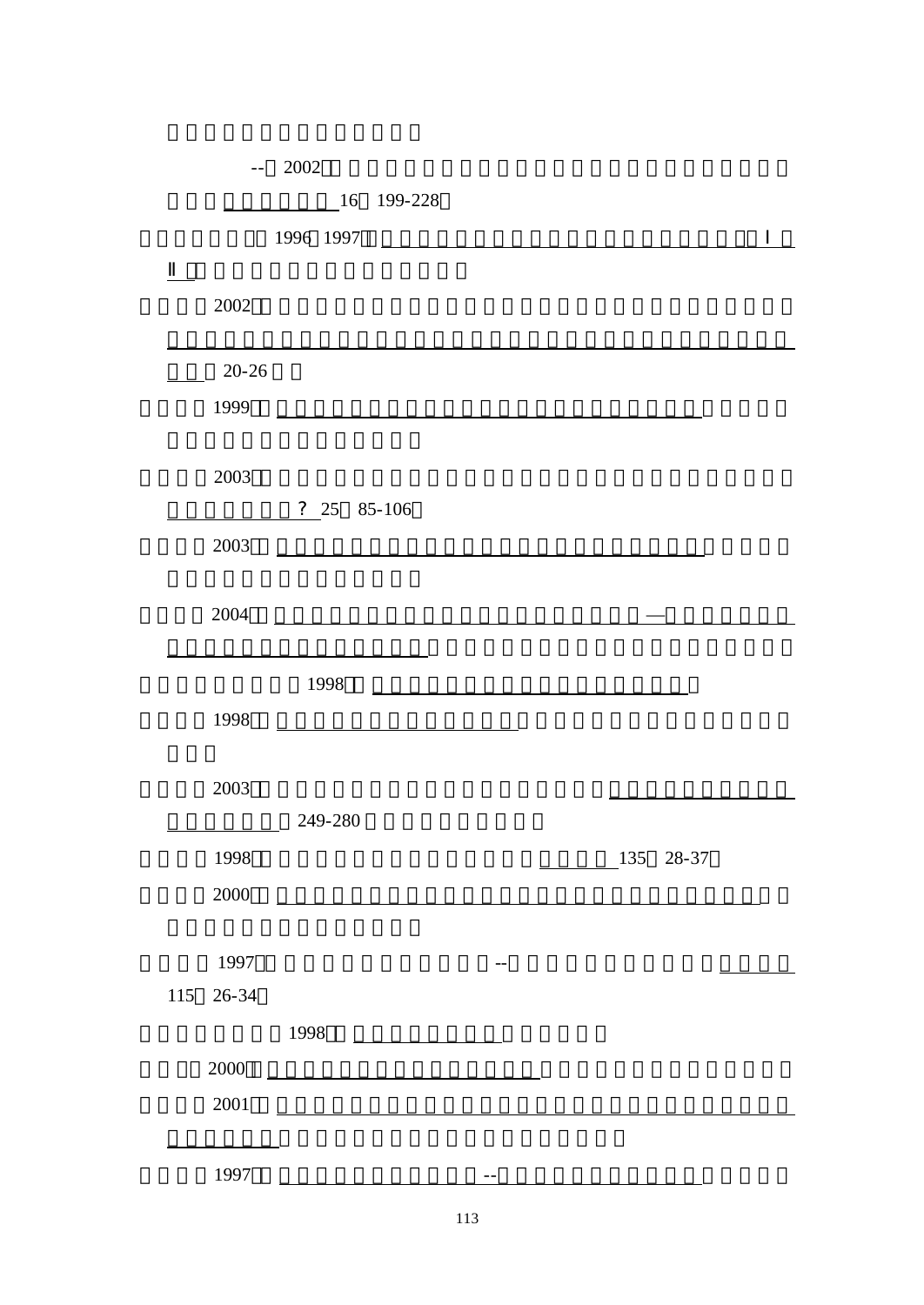| 1997                              |                                                                      |                                                       |  |
|-----------------------------------|----------------------------------------------------------------------|-------------------------------------------------------|--|
| 2002                              |                                                                      |                                                       |  |
| 2002                              |                                                                      |                                                       |  |
| Erikson, E. H.                    | 2000<br>Erikson                                                      |                                                       |  |
| Giddens, Anthony.                 | 2004                                                                 |                                                       |  |
| Jorgensen, D. L.                  | 1999                                                                 |                                                       |  |
| Patton, M. Q.                     | 1995                                                                 |                                                       |  |
| Richard, S. S.                    | 1998                                                                 |                                                       |  |
| Schalock, R. L.                   | 2004                                                                 | . Current Transition and Future Strategies: Continued |  |
|                                   | Development of Taiwan's Programs for Adults with Mental Retardation. |                                                       |  |
|                                   | 2004                                                                 |                                                       |  |
| Turnbull, A. P. & Turnbull, H. R. |                                                                      | 2002                                                  |  |
|                                   |                                                                      |                                                       |  |

- Brolin, D. E.(1995). *Career education: A functional life skill approach* (3<sup>nd</sup> ed.). Columbus, OH: Prntice-Hall.
- Clark, G. M. & Kolstoe, O. P. 1995 . *Career Development and Transition Education for Adolescents with Disabilitie*s. 2  $2^{nd}$  ed . MA: Allyn & Bacon.
- Cooney, B.F. 2002 . Exploring perspective on transition of youth with disabilities: Voice of young adults, parents, and professionals. *Mental Retardation*, 42(6), 425-435.
- Everson, J. M., Rachal, P. & Michael, M. G. 1992 . *Interagency Collaboration for Young Adult with Deaf-Blindness: Toward a Common Transition Goal.* ERIC Document Reproduction Service No.ED345456 .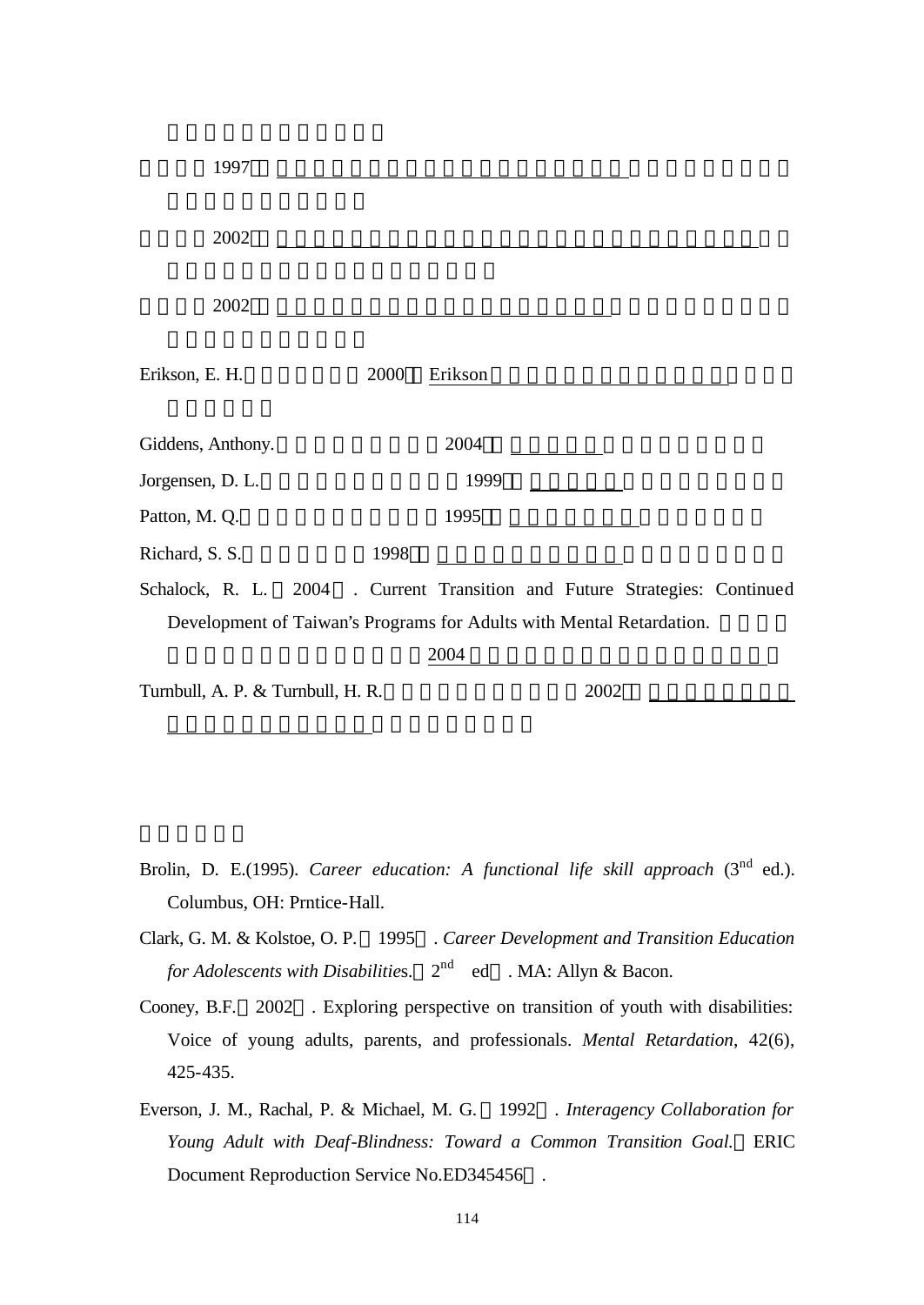- Everson, J. M. & McNulty, K. 1992 . Interagency Teams: Building Local Transition Programs through Parental and Professional Partnerships. In F. Rusch, L. Destefano, J. Chadsey-Rusch, L. Phelps & E. Szymanski(Eds.), *Transition from School to Adult Life: Models, Linkages and Policy* (p.341-351). Sycamore, IL: Sycamore.
- Feichtner, S. H. 1989 . *School-to-work Transition for At-risk Youth*. Information Series No. 339. Columbus: ERIC Clearinghouse on Adult, Career, and Vocational Education, Center on Education and Training for Employment, The Ohio State University. (ERIC Document Reproduction Service No. ED 315666).
- Grigal, M., Neubert, D. A. Moon, M. S. 2002 . Postsecondary options for students with significant disabilities. *TEACHING Exceptional Children,* 35(2), 68-73.
- Halpern, A. S. 1993 . Quality of Life as a Conceptual Framework for Evaluation Transition Outcomes. *Exceptional Children*, 59(6), 487-510.

-- 1994 . The Transition of Youth with Disabilities to Adult life: A Position Statement of the Division on Career Development and Transition. *Career Development for Exception Individuals*, 17(2), 115-124.

- Kohler, P. D., DeStefano, L., Wermuth, T. R. & McGity, S. 1994 . An analysis of exemplary transition programs: How and why are they selected?. *Career Development for Exception Individuals*, 17(2), 187-201.
- Kohler, P. D. 1996 . *Preparing youth with disabilities for future challenges: A taxonomy for transition programming*. ERIC Document Reproduction Service No. ED 399722 .
- Kohler, P. D., Field, S. 2003 . Transition-focused Education: Foundation for the Future. *Journal of Special Education*, 37(3), 174-183.
- National Transition Network 1996 . *Transition Planning for Success in Adult Life. Office of Special Education and Rehabilitative Services, Washington*. (ERIC Document Reproduction Service No. ED 395415).
- Nelson, R., & Laughlin, L. (1997). *The challenge of school to work transition in a rural state. Colorado*. (ERIC Document Reproduction Service No. ED 406 113).
- Repetto, J. B. & Correa, V. I. 1996 . Expanding Views on Transition. *Exceptional Children*, 62(2), 551-563.
- Rosenkoetter, S.E., Whaley, K. T., & Hains, A. H. 2001 . The Evolution of Transition